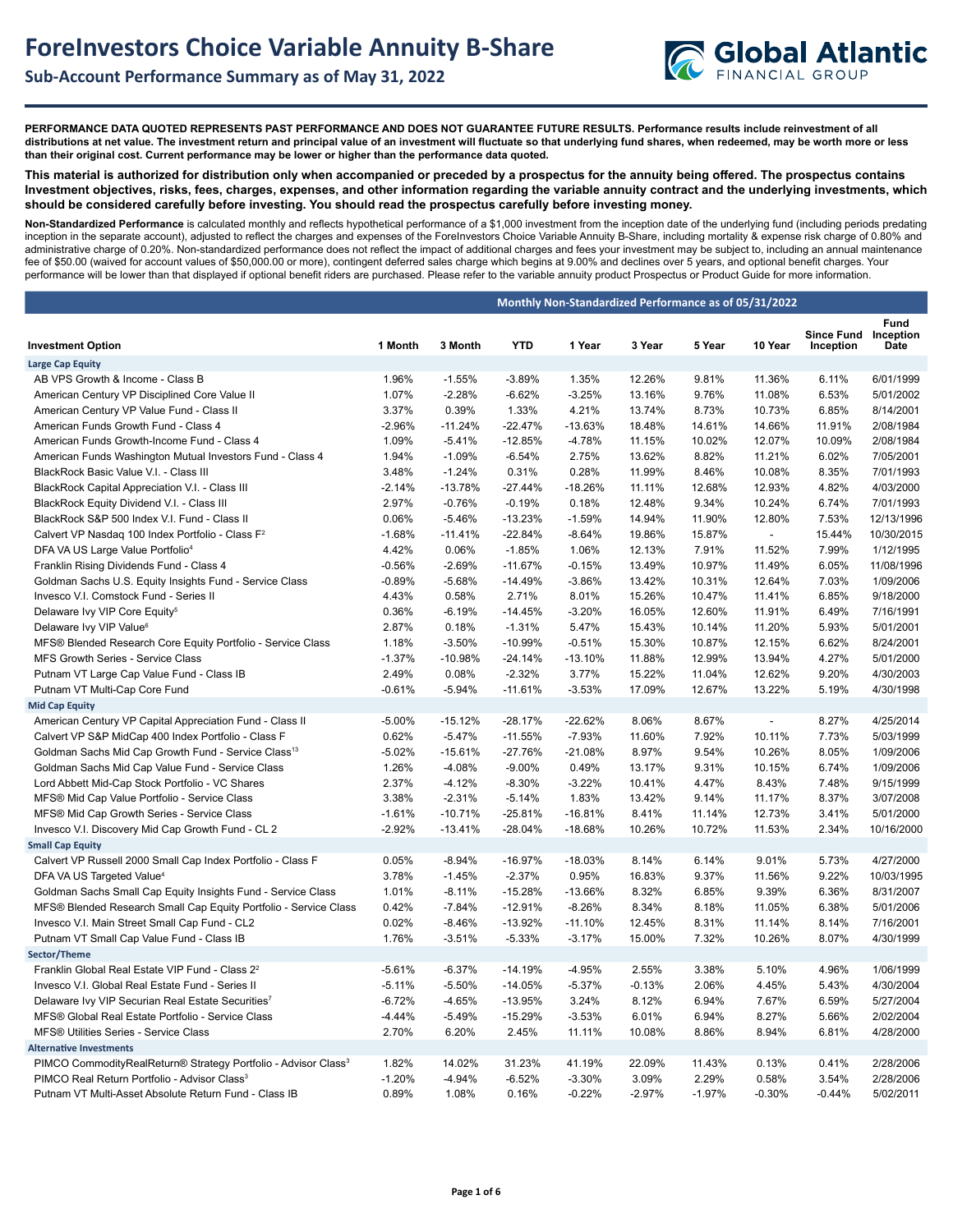## **ForeInvestors Choice Variable Annuity B-Share**

## **Sub-Account Performance Summary as of May 31, 2022**



|                                                                                                                                     |                      |                      |                         | Monthly Non-Standardized Performance as of 05/31/2022                              |                      |                   |                                            |                                                                                                                                                                                                                           |                          |
|-------------------------------------------------------------------------------------------------------------------------------------|----------------------|----------------------|-------------------------|------------------------------------------------------------------------------------|----------------------|-------------------|--------------------------------------------|---------------------------------------------------------------------------------------------------------------------------------------------------------------------------------------------------------------------------|--------------------------|
|                                                                                                                                     |                      |                      |                         |                                                                                    |                      |                   |                                            | <b>Since Fund</b>                                                                                                                                                                                                         | Fund<br>Inception        |
| <b>Investment Option</b>                                                                                                            | 1 Month              | 3 Month              | <b>YTD</b>              | 1 Year                                                                             | 3 Year               | 5 Year            | 10 Year                                    | Inception                                                                                                                                                                                                                 | Date                     |
| <b>International/Global Equity</b>                                                                                                  |                      |                      |                         |                                                                                    |                      |                   |                                            |                                                                                                                                                                                                                           |                          |
| American Funds International Fund - Class 4                                                                                         | 1.35%                | $-6.63%$             | $-15.10%$               | -20.89%                                                                            | 1.78%                | 1.61%             | 5.21%                                      | 6.23%                                                                                                                                                                                                                     | 5/01/1990                |
| American Funds Global Growth - Class 4                                                                                              | $-0.46%$             | $-10.20%$            | $-22.58%$               | $-17.87%$                                                                          | 10.71%               | 8.81%             | 11.03%                                     | 8.66%                                                                                                                                                                                                                     | 4/30/1997                |
| American Funds New World Fund - Class 4                                                                                             | 0.70%                | -8.14%               | -17.98%                 | $-21.03%$                                                                          | 6.05%                | 4.85%             | 5.29%                                      | 6.61%                                                                                                                                                                                                                     | 6/17/1999                |
| Calvert VP EAFE International Index Portfolio - Class F                                                                             | 1.76%                | $-5.16%$             | $-11.76%$               | $-11.89%$                                                                          | 4.88%                | 2.65%             | 5.26%                                      | 4.49%                                                                                                                                                                                                                     | 11/12/2002               |
| DFA VA International Value Portfolio <sup>4</sup>                                                                                   | 4.68%                | $-0.49%$             | 0.78%                   | $-0.99%$                                                                           | 8.10%                | 3.99%             | 5.87%                                      | 4.98%                                                                                                                                                                                                                     | 10/03/1995               |
| Franklin Mutual Global Discovery VIP Fund - Class 4                                                                                 | 4.59%                | 0.15%                | $-0.41%$                | 0.91%                                                                              | 8.08%                | 4.21%             | 7.23%                                      | 6.32%                                                                                                                                                                                                                     | 11/08/1996<br>5/01/1992  |
| Templeton Foreign VIP Fund - Class 4                                                                                                | 4.80%                | $-2.63%$             | $-2.93%$                | $-10.75%$                                                                          | 2.74%<br>5.28%       | $-0.87%$          | 3.09%                                      | 2.74%                                                                                                                                                                                                                     |                          |
| Goldman Sachs International Equity Insights Fund - Service Class<br>Delaware Ivy VIP International Core Equity <sup>8</sup>         | 1.62%<br>3.42%       | $-4.05%$<br>-4.81%   | $-9.72%$<br>$-11.05%$   | $-10.14%$<br>$-12.21%$                                                             | 6.12%                | 1.92%<br>1.86%    | 5.14%<br>5.93%                             | 1.34%<br>6.18%                                                                                                                                                                                                            | 1/09/2006<br>5/19/1992   |
| MFS® Research International Portfolio - Service Class                                                                               | 1.60%                | $-5.99%$             | $-14.21%$               | $-13.21%$                                                                          | 6.65%                | 4.32%             | 5.75%                                      | 4.55%                                                                                                                                                                                                                     | 8/24/2001                |
| Invesco V.I. Global Fund - CL 2                                                                                                     | $-0.45%$             | $-11.99%$            | $-26.10%$               | $-22.04%$                                                                          | 7.24%                | 6.37%             | 9.49%                                      | 5.08%                                                                                                                                                                                                                     | 7/13/2000                |
| Invesco Oppenheimer V.I. International Growth Fund - CL 2                                                                           | 0.77%                | $-8.47%$             | $-23.85%$               | $-21.54%$                                                                          | 5.12%                | 1.50%             | 5.39%                                      | 4.36%                                                                                                                                                                                                                     | 3/19/2001                |
| Putnam VT International Value Fund - Class IB                                                                                       | 4.17%                | $-3.06%$             | $-5.26%$                | $-7.76%$                                                                           | 8.02%                | 3.24%             | 5.53%                                      | 2.36%                                                                                                                                                                                                                     | 4/06/1998                |
| <b>Asset Allocation</b>                                                                                                             |                      |                      |                         |                                                                                    |                      |                   |                                            |                                                                                                                                                                                                                           |                          |
| American Funds Asset Allocation - Class 4                                                                                           | 1.13%                | $-4.80%$             | $-10.21%$               | $-6.17%$                                                                           | 8.27%                | 6.47%             | 8.42%                                      | 7.29%                                                                                                                                                                                                                     | 8/01/1989                |
| American Funds Capital Income Builder - Class 4                                                                                     | 2.11%                | $-1.49%$             | $-4.16%$                | $-0.65%$                                                                           | 7.41%                | 4.42%             | $\overline{\phantom{a}}$                   | 3.55%                                                                                                                                                                                                                     | 5/01/2014                |
| BlackRock Global Allocation V.I. - Class III                                                                                        | 0.78%                | $-5.57%$             | $-11.43%$               | $-12.03%$                                                                          | 7.08%                | 4.59%             | 5.29%                                      | 5.49%                                                                                                                                                                                                                     | 2/28/1992                |
| FTVIP Franklin Income Fund - CL 4                                                                                                   | 1.53%                | $-1.07%$             | $-1.86%$                | 2.89%                                                                              | 6.80%                | 4.96%             | 5.86%                                      | 6.39%                                                                                                                                                                                                                     | 1/24/1989                |
| Goldman Sachs Trend Driven Allocation Fund - Service Class <sup>12</sup>                                                            | $-0.26%$             | $-5.85%$             | $-11.41%$               | $-5.98%$                                                                           | 4.04%                | 3.18%             | 3.72%                                      | 3.51%                                                                                                                                                                                                                     | 4/16/2012                |
| Invesco V.I. Balanced Risk Allocation Fund - Series II                                                                              | $-0.09%$             | $-2.68%$             | $-5.23%$                | $-3.18%$                                                                           | 5.96%                | 4.23%             | 4.05%                                      | 6.45%                                                                                                                                                                                                                     | 1/23/2009                |
| Invesco V.I. Equity and Income Fund - Series II                                                                                     | 1.63%                | $-4.70%$             | $-5.45%$                | $-2.45%$                                                                           | 10.05%               | 6.56%             | 8.26%                                      | 6.89%                                                                                                                                                                                                                     | 4/30/2003                |
| Delaware Ivy VIP Asset Strategy <sup>9</sup>                                                                                        | 0.60%                | $-6.25%$             | $-11.72%$               | $-8.87%$                                                                           | 6.66%                | 6.07%             | 5.16%                                      | 7.41%                                                                                                                                                                                                                     | 5/01/1995                |
| PIMCO All Asset Portfolio - Advisor Class                                                                                           | $-0.09%$             | $-3.18%$             | $-6.24%$                | $-3.13%$                                                                           | 6.85%                | 4.74%             | 3.93%                                      | 4.53%                                                                                                                                                                                                                     | 4/30/2004                |
| PIMCO Global Managed Asset Allocation Portfolio - Adv Cl                                                                            | 0.27%                | $-6.17%$             | $-13.39%$               | $-8.98%$                                                                           | 6.49%                | 5.03%             | 3.48%                                      | 4.52%                                                                                                                                                                                                                     | 4/15/2009                |
| Putnam VT Global Asset Allocation Fund - Class IB                                                                                   | 0.46%                | $-5.73%$             | $-11.34%$               | $-6.73%$                                                                           | 6.56%                | 5.02%             | 7.07%                                      | 4.16%                                                                                                                                                                                                                     | 4/30/1998                |
| <b>Managed Risk</b>                                                                                                                 |                      |                      |                         |                                                                                    |                      |                   |                                            |                                                                                                                                                                                                                           |                          |
| American Funds Managed Risk Asset Allocation Fund - Class P2 <sup>2</sup>                                                           | 0.81%                | $-5.51%$             | $-10.92%$               | $-7.65%$                                                                           | 4.88%                | 3.93%             | $\overline{\phantom{a}}$                   | 5.14%                                                                                                                                                                                                                     | 9/28/2012                |
| Global Atlantic American Funds Managed Risk Port CI II                                                                              | 0.16%                | $-5.57%$             | $-11.97%$               | $-8.22%$                                                                           | 5.38%<br>4.03%       | 4.21%<br>3.00%    | $\blacksquare$<br>$\overline{\phantom{a}}$ | 4.22%                                                                                                                                                                                                                     | 10/31/2013<br>10/31/2013 |
| Global Atlantic Balanced Managed Risk Port CI II <sup>10</sup><br>Global Atlantic BlackRock Selects Managed Risk Portfolio Class II | 0.48%<br>0.27%       | $-4.97%$<br>$-4.61%$ | $-10.39%$<br>$-10.80\%$ | $-7.23%$<br>$-7.52%$                                                               | 5.46%                | 3.11%             |                                            | 3.18%<br>2.10%                                                                                                                                                                                                            | 10/31/2013               |
| Global Atlantic Franklin Dividend & Income Managed Risk Port Cl II <sup>1</sup>                                                     | $-0.77%$             | $-3.49%$             | $-11.52%$               | $-3.48%$                                                                           | 6.69%                | 5.35%             | $\overline{\phantom{a}}$                   | 4.62%                                                                                                                                                                                                                     | 4/30/2014                |
| Global Atlantic Growth Managed Risk Port CI II <sup>1</sup>                                                                         | 0.28%                | $-4.29%$             | $-10.28%$               | $-5.12%$                                                                           | 6.17%                | 4.44%             | $\overline{\phantom{a}}$                   | 3.47%                                                                                                                                                                                                                     | 4/30/2014                |
| Global Atlantic Moderate Growth Managed Risk Port CI II                                                                             | 0.30%                | -4.86%               | $-10.78%$               | $-6.62%$                                                                           | 5.11%                | 3.72%             |                                            | 3.50%                                                                                                                                                                                                                     | 4/30/2014                |
| Global Atlantic Select Advisor Managed Risk Port Cl II <sup>1</sup>                                                                 | $-0.09%$             | $-5.28%$             | $-11.78%$               | $-7.51%$                                                                           | 5.20%                | 4.22%             | $\overline{\phantom{a}}$                   | 4.18%                                                                                                                                                                                                                     | 10/31/2013               |
| Global Atlantic Wellington Research Managed Risk Port CI II <sup>11</sup>                                                           | $-0.16%$             | $-6.59%$             | $-12.52%$               | $-6.80%$                                                                           | 5.83%                | 4.62%             | $\blacksquare$                             | 5.20%                                                                                                                                                                                                                     | 10/31/2013               |
| <b>Fixed Income</b>                                                                                                                 |                      |                      |                         |                                                                                    |                      |                   |                                            |                                                                                                                                                                                                                           |                          |
| American Funds The Bond Fund of America - Class 4                                                                                   | 0.41%                | $-5.85%$             | $-8.73%$                | $-8.40%$                                                                           | 0.14%                | 0.68%             | 0.86%                                      | 3.10%                                                                                                                                                                                                                     | 1/02/1996                |
| BlackRock High Yield V.I. Fund - Class III <sup>2</sup>                                                                             | $-0.27%$             | $-4.64%$             | $-8.21%$                | $-6.27%$                                                                           | 2.47%                | 2.37%             | 4.01%                                      | 6.42%                                                                                                                                                                                                                     | 4/20/1982                |
| BlackRock Total Return V.I. Fund - Class III                                                                                        | 0.43%                | $-6.47%$             | $-10.08%$               | $-10.01%$                                                                          | $-0.97%$             | 0.02%             | 0.51%                                      | 0.55%                                                                                                                                                                                                                     | 4/20/1982                |
| Calvert VP Investment Grade Bond Index Portfolio - Class F <sup>2</sup>                                                             | 0.31%                | $-6.08%$             | $-9.15%$                | $-9.35%$                                                                           | $-1.43%$             | $-0.33%$          | $\overline{\phantom{a}}$                   | 0.04%                                                                                                                                                                                                                     | 10/30/2015               |
| DFA VA Global Bond <sup>4</sup>                                                                                                     | 0.49%                | -3.36%               | $-5.51%$                | -7.50%                                                                             | $-2.35%$             | $-1.07%$          | -0.24%                                     | 2.73%                                                                                                                                                                                                                     | 1/12/1995                |
| Franklin Strategic Income Fund - Class 4                                                                                            | $-0.50%$             | $-5.06%$             | $-8.63%$                | $-8.08%$                                                                           | $-1.27%$             | $-0.32%$          | 1.35%                                      | 3.84%                                                                                                                                                                                                                     | 6/30/1999                |
| Templeton Global Bond VIP Fund - Class 4                                                                                            | 0.75%                | $-2.10%$             | $-2.11%$                | $-5.71%$                                                                           | $-5.01%$             | $-2.79%$          | $-0.24%$                                   | 4.73%                                                                                                                                                                                                                     | 1/24/1989                |
| Goldman Sachs Core Fixed Income Fund - Service Class <sup>3</sup>                                                                   | 0.30%                | $-6.71%$             | $-9.98%$                | $-10.06%$                                                                          | $-1.11%$             | $-0.09%$          | 0.67%                                      | 1.92%                                                                                                                                                                                                                     | 1/09/2006                |
| Lord Abbett Bond-Debenture Portfolio - VC Shares                                                                                    | $-0.35%$             | $-4.92%$             | $-9.32%$                | $-8.87%$                                                                           | 0.99%                | 1.76%             | 3.88%                                      | 5.30%                                                                                                                                                                                                                     | 12/03/2001               |
| Lord Abbett Short Duration Income Portfolio - VC Shares                                                                             | 0.06%                | $-2.19%$             | $-3.81%$                | $-4.58%$                                                                           | $-0.23%$             | 0.42%             | $\overline{\phantom{a}}$                   | 0.04%                                                                                                                                                                                                                     | 4/14/2014                |
| MFS® Total Return Bond Series - Service Class <sup>1</sup>                                                                          | $-0.01%$             | $-6.53%$             | $-9.97%$                | $-9.72%$                                                                           | $-0.74%$             | 0.20%             | 0.98%                                      | 3.36%                                                                                                                                                                                                                     | 4/28/2000                |
| PIMCO Emerging Markets Bond Portfolio - Advisor Class<br>PIMCO International Bond Portfolio (U.S. Dollar-Hedged) - Advisor          | $-0.22%$<br>$-1.07%$ | -5.86%<br>$-4.72%$   | -13.30%<br>$-7.14%$     | $-14.82%$<br>$-8.34%$                                                              | $-2.12%$<br>$-1.34%$ | $-0.68%$<br>0.29% | 1.39%                                      | 3.98%<br>1.61%                                                                                                                                                                                                            | 3/31/2006<br>4/30/2014   |
| Class                                                                                                                               |                      |                      |                         |                                                                                    |                      |                   | $\overline{\phantom{a}}$                   |                                                                                                                                                                                                                           |                          |
| PIMCO VIT High Yield - Advisor                                                                                                      | 0.70%                | -4.01%               | $-7.74%$                | $-5.99%$                                                                           | 1.56%                | 1.88%             | 3.69%                                      | 5.33%                                                                                                                                                                                                                     | 3/31/2006                |
| PIMCO Total Return Portfolio - Advisor Class <sup>3</sup>                                                                           | 0.29%                | $-7.06%$             | $-9.97%$                | $-9.99%$                                                                           | $-1.18%$             | $-0.02%$          | 0.69%                                      | 2.76%                                                                                                                                                                                                                     | 2/28/2006                |
| PIMCO Dynamic Bond Portfolio - Advisor Class                                                                                        | 0.14%                | $-3.05%$             | $-4.31%$                | $-5.14%$                                                                           | 0.09%                | 0.87%             |                                            | 0.63%                                                                                                                                                                                                                     | 4/30/2013                |
| Putnam VT Mortgage Securities Fund - Class IB                                                                                       | 0.31%                | $-5.01%$             | $-5.05%$                | $-9.37%$                                                                           | $-2.30%$             | $-0.65%$          | -0.35%                                     | 2.74%                                                                                                                                                                                                                     | 2/01/2000                |
| Putnam VT Income Fund - Class IB                                                                                                    | 0.02%                | $-6.62%$             | -8.95%                  | $-11.13%$                                                                          | $-2.04%$             | 0.02%             | 1.29%                                      | 3.16%                                                                                                                                                                                                                     | 4/30/1998                |
| <b>Money Market</b>                                                                                                                 |                      |                      |                         |                                                                                    |                      |                   |                                            |                                                                                                                                                                                                                           |                          |
| Invesco V.I. Government Money Market Fund <sup>2</sup>                                                                              | $-0.06%$             | $-0.21%$             | $-0.39%$                | $-1.03%$                                                                           | $-0.64%$             | $-0.26%$          | $-0.65%$                                   | 0.96%                                                                                                                                                                                                                     | 5/05/1993                |
| 7-Day Current Yield (as of 05/31/22)† = -0.63%<br>7-Day SEC Effective Yield as of $(05/31/22)$ = -0.63%                             |                      |                      |                         | at \$1.00 per share (unit), it is possible to lose money by investing in the fund. |                      |                   |                                            | An investment in a Money Market Fund is not insured or guaranteed by the Federal Deposit Insurance Corpo-<br>ration or any other government agency. Although the portfolio seeks to preserve the value of your investment |                          |

This material is intended to provide educational information regarding the features and mechanics of the product and is intended for use with the general public. It should not be considered, and does not constitute, personalized investment advice. The issuing insurance company is not an investment adviser nor registered as such with the SEC or any state regulatory authority. It's not acting in any fiduciary capacity with respect to any contract and/or investment.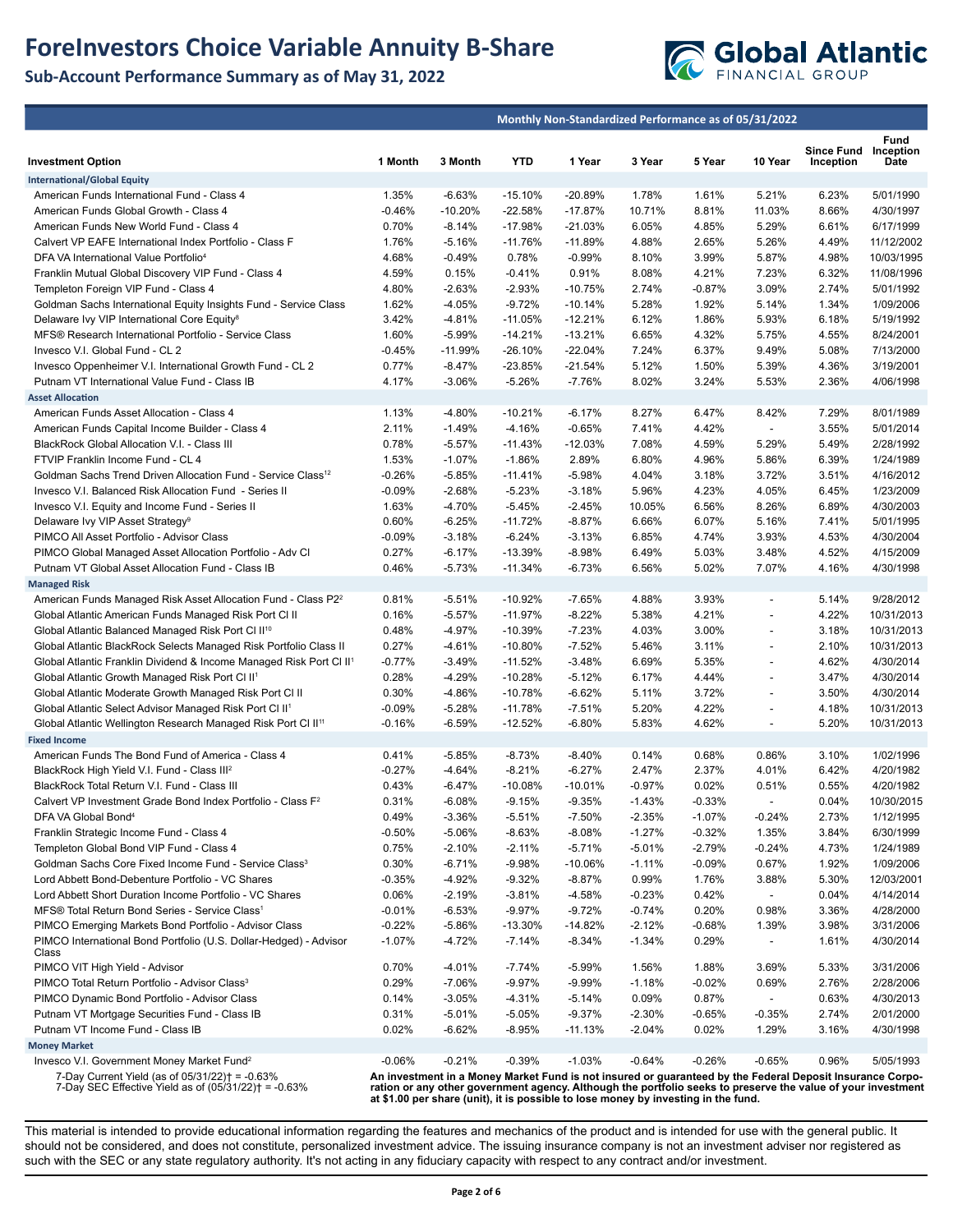

Since inception returns are cumulative for investment options in existence for less than one year. Total return includes capital appreciation (depreciation), realized gains (losses), plus dividends or interest income.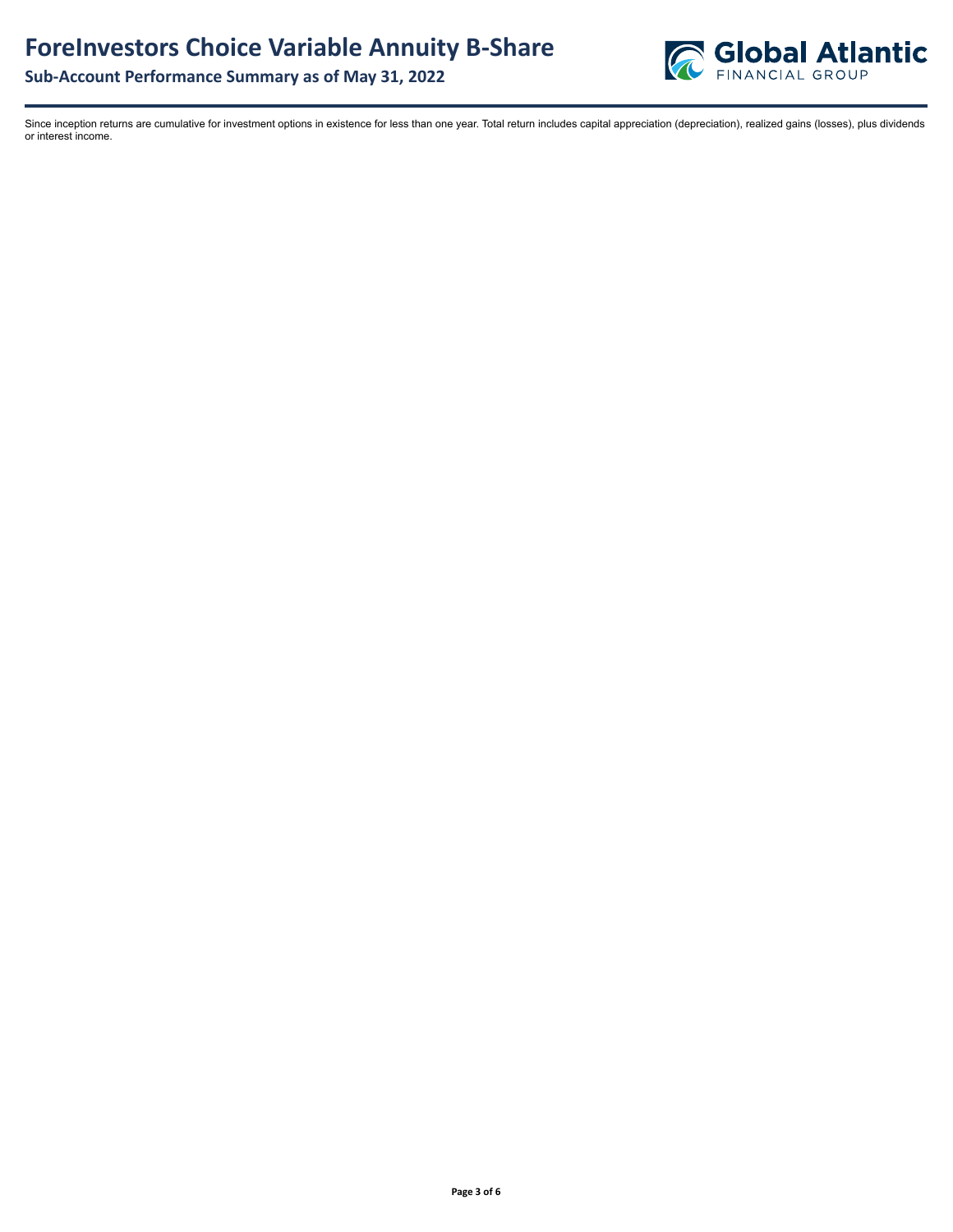

**PERFORMANCE DATA QUOTED REPRESENTS PAST PERFORMANCE AND DOES NOT GUARANTEE FUTURE RESULTS. Performance results include reinvestment of all distributions at net value. The investment return and principal value of an investment will fluctuate so that underlying fund shares, when redeemed, may be worth more or less than their original cost. Current performance may be lower or higher than the performance data quoted.**

**This material is authorized for distribution only when accompanied or preceded by a prospectus for the annuity being offered. The prospectus contains Investment objectives, risks, fees, charges, expenses, and other information regarding the variable annuity contract and the underlying investments, which should be considered carefully before investing. You should read the prospectus carefully before investing money.** 

**Annualized Returns** are calculated monthly and reflect hypothetical performance of a \$1,000 investment from the inception date of the underlying fund (including periods predating inception in the separate account), adjusted to reflect the charges and expenses of the ForeInvestors Choice Variable Annuity B-Share, including mortality & expense risk charge of 0.80%, administrative charge of 0.20%, annual maintenance fee of \$50 and contract surrender charge in accordance with the following schedule:

|        |       | --    |       | --    |       |       |  |
|--------|-------|-------|-------|-------|-------|-------|--|
| Year   |       |       |       |       |       | b1    |  |
| Charge | 9.00% | 8.00% | 7.00% | 6.00% | 5.00% | 0.00% |  |

Standardized Performance is calculated quarterly and reflects performance of a \$1,000 investment from the inception date of the sub-account, based on the underlying funds' performance (including total annual fund operating expenses) adjusted to reflect the charges and expenses of the ForeInvestors Choice Variable Annuity B-Share as described above. Performance will be lower than that displayed if optional benefit riders are purchased. Please refer to the variable annuity product Prospectus or Product Guide for more information.

|                                                                            |                 |                 |          |           | Annualized Returns as of 05/31/2022       |                           | Standardized Performance as of 03/31/2022 |                |                          |                           |                                        |
|----------------------------------------------------------------------------|-----------------|-----------------|----------|-----------|-------------------------------------------|---------------------------|-------------------------------------------|----------------|--------------------------|---------------------------|----------------------------------------|
| <b>Investment Option</b>                                                   | <b>YTD</b>      | 1 Year          | 5 Year   |           | <b>Since</b><br>Fund<br>10 Year Inception | Fund<br>Inception<br>Date | 1 Year                                    | 5 Year         | 10 Year                  | <b>Since</b><br>Inception | Sub-Acct<br>Sub-Acct Inception<br>Date |
| <b>Large Cap Equity</b>                                                    |                 |                 |          |           |                                           |                           |                                           |                |                          |                           |                                        |
| AB VPS Growth & Income - Class B                                           |                 | -17.89% -12.65% | 4.24%    | 7.95%     | $-0.05%$                                  | 6/01/1999                 | $-2.41%$                                  | 4.83%          | $\overline{a}$           | 5.49%                     | 11/16/2015                             |
| American Century VP Disciplined Core Value II                              |                 | -20.62% -17.25% | 4.29%    | 7.63%     | 0.71%                                     | 5/01/2002                 | $-5.55%$                                  | 5.37%          | $\overline{a}$           | 6.79%                     | 11/16/2015                             |
| American Century VP Value Fund - Class II                                  | $-12.67%$       | $-9.79%$        | 2.77%    | 7.21%     | 1.75%                                     | 8/14/2001                 | $-2.67%$                                  | 2.24%          | $\overline{a}$           | 4.53%                     | 11/16/2015                             |
| American Funds Growth Fund - Class 4                                       |                 | -36.47% -27.63% | 9.88%    | 11.49%    | 10.67%                                    | 2/08/1984                 | $-7.94%$                                  | 14.76%         | $\overline{\phantom{a}}$ | 13.82%                    | 11/16/2015                             |
| American Funds Growth-Income Fund - Class 4                                |                 | -26.85% -18.78% | 4.77%    | 8.86%     | 8.78%                                     | 2/08/1984                 | $-5.00%$                                  | $\overline{a}$ | $\overline{a}$           | 6.87%                     | 5/01/2017                              |
| American Funds Washington Mutual Investors Fund - Class 4                  | -20.54% -11.25% |                 | 3.05%    | 7.80%     | $-1.28%$                                  | 7/05/2001                 | $-1.52%$                                  | 3.76%          | $\overline{a}$           | 6.10%                     | 11/16/2015                             |
| BlackRock Basic Value V.I. - Class III                                     | -13.69% -13.72% |                 | 2.62%    | 6.55%     | 6.08%                                     | 7/01/1993                 | $-5.12%$                                  | 1.99%          | $\overline{a}$           | 3.33%                     | 11/16/2015                             |
| BlackRock Capital Appreciation V.I. - Class III                            |                 | -41.44% -32.26% | 8.15%    | 9.69%     |                                           | 4/03/2000                 | $-11.31%$                                 | 13.38%         | $\overline{a}$           | 11.08%                    | 11/16/2015                             |
| BlackRock Equity Dividend V.I. - Class III                                 |                 | -14.19% -13.82% | 3.70%    | 6.47%     | 3.23%                                     | 7/01/1993                 | $-5.42%$                                  | 4.17%          | $\overline{a}$           | 5.79%                     | 11/16/2015                             |
| BlackRock S&P 500 Index V.I. Fund - Class II                               |                 | -27.23% -15.59% | 6.71%    | 9.50%     | 3.57%                                     | 12/13/1996                | 0.14%                                     | 9.19%          | $\overline{a}$           | 9.38%                     | 11/16/2015                             |
| Calvert VP Nasdag 100 Index Portfolio - Class F <sup>2</sup>               |                 | -36.84% -22.64% | 11.25%   | $\sim$    | 11.43%                                    | 10/30/2015                | $-1.94%$                                  | 16.62%         | $\overline{a}$           | 15.27%                    | 11/16/2015                             |
| DFA VA US Large Value Portfolio <sup>4</sup>                               | -15.85% -12.94% |                 | 1.94%    | 8.35%     | 5.24%                                     | 1/12/1995                 | $-4.15%$                                  | $\overline{a}$ | ÷,                       | 2.24%                     | 5/01/2017                              |
| Franklin Rising Dividends Fund - Class 4                                   |                 | -25.67% -14.15% | 5.63%    | 7.92%     | $-1.87%$                                  | 11/08/1996                | $-0.80%$                                  | 7.62%          | $\overline{a}$           | 8.65%                     | 11/16/2015                             |
| Goldman Sachs U.S. Equity Insights Fund - Service Class                    |                 | -28.49% -17.86% | 4.99%    | 9.49%     | 0.50%                                     | 1/09/2006                 | $-0.42%$                                  | 7.64%          | $\blacksquare$           | 8.17%                     | 11/16/2015                             |
| Invesco V.I. Comstock Fund - Series II                                     | $-11.29%$       | $-5.99%$        | 4.71%    | 7.92%     | 1.59%                                     | 9/18/2000                 | 3.22%                                     | 4.36%          | $\overline{a}$           | 5.36%                     | 11/16/2015                             |
| Delaware Ivy VIP Core Equity <sup>5</sup>                                  |                 | -28.45% -17.20% | 7.55%    | 8.45%     | 2.60%                                     | 7/16/1991                 | $-1.28%$                                  | 9.95%          | $\overline{a}$           | 8.21%                     | 11/16/2015                             |
| Delaware Ivy VIP Value <sup>6</sup>                                        | $-15.31%$       | $-8.53%$        | 4.37%    | 7.71%     | $-0.77%$                                  | 5/01/2001                 | 1.92%                                     | 4.06%          | $\overline{a}$           | 4.81%                     | 11/16/2015                             |
| MFS® Blended Research Core Equity Portfolio - Service Class                |                 | -24.99% -14.51% | 5.45%    | 8.82%     | $-0.50%$                                  | 8/24/2001                 | $-1.37%$                                  | 7.22%          | $\overline{a}$           | 7.27%                     | 11/16/2015                             |
| MFS Growth Series - Service Class                                          |                 | -38.14% -27.10% | 8.38%    | 10.87%    |                                           | 5/01/2000                 | $-7.51%$                                  | 13.35%         | ÷,                       | 11.65%                    | 11/16/2015                             |
| Putnam VT Large Cap Value Fund - Class IB                                  | -16.32% -10.23% |                 | 5.55%    | 9.41%     | 5.59%                                     | 4/30/2003                 | $-0.19%$                                  | 6.05%          | $\overline{a}$           | 6.90%                     | 11/16/2015                             |
| Putnam VT Multi-Cap Core Fund                                              |                 | -25.61% -17.53% | 7.50%    | 9.97%     |                                           | 4/30/1998                 | $-1.76%$                                  | 9.55%          | $\overline{a}$           | 9.64%                     | 11/16/2015                             |
| <b>Mid Cap Equity</b>                                                      |                 |                 |          |           |                                           |                           |                                           |                |                          |                           |                                        |
| Calvert VP S&P MidCap 400 Index Portfolio - Class F                        |                 | -25.55% -21.93% | 2.15%    | 6.55%     | 3.90%                                     | 5/03/1999                 | $-10.99%$                                 | 3.40%          | $\overline{\phantom{a}}$ | 5.90%                     | 11/16/2015                             |
| Goldman Sachs Mid Cap Growth Fund - Service Class <sup>13</sup>            | -41.76%         | $-35.08%$       | 4.56%    | 6.77%     | 3.38%                                     | 1/09/2006                 | -18.69%                                   | 9.57%          | $\overline{a}$           | 8.22%                     | 11/16/2015                             |
| Goldman Sachs Mid Cap Value Fund - Service Class                           |                 | -23.00% -13.51% | 3.52%    | 6.51%     | 1.14%                                     | 1/09/2006                 | $-0.89%$                                  | 4.16%          | $\overline{a}$           | 4.80%                     | 11/16/2015                             |
| Lord Abbett Mid-Cap Stock Portfolio - VC Shares                            |                 | -22.30% -17.22% | $-2.18%$ | 4.72%     | 4.50%                                     | 9/15/1999                 | $-6.21%$                                  | $-1.25%$       | $\overline{a}$           | 1.58%                     | 11/16/2015                             |
| American Century VP Capital Appreciation Fund - Class II                   |                 | -42.17% -36.62% | 3.57%    | $\sim$    | 3.64%                                     | 4/25/2014                 | $-20.23%$                                 | 8.29%          | $\overline{a}$           | 7.36%                     | 11/16/2015                             |
| MFS® Mid Cap Value Portfolio - Service Class                               | -19.14% -12.17% |                 | 3.30%    | 7.74%     | 2.95%                                     | 3/07/2008                 | $-2.79%$                                  | 3.56%          | $\overline{\phantom{a}}$ | 5.13%                     | 11/16/2015                             |
| MFS® Mid Cap Growth Series - Service Class                                 | -39.81%         | $-30.81%$       | 6.42%    | 9.63%     |                                           | 5/01/2000                 | $-16.42%$                                 | 10.85%         | ÷,                       | 9.52%                     | 11/16/2015                             |
| Invesco V.I. Discovery Mid Cap Growth Fund - CL 2                          |                 | -42.04% -32.68% | 5.86%    | 8.10%     |                                           | 10/16/2000                | $-17.55%$                                 | 10.35%         | $\overline{a}$           | 9.21%                     | 11/16/2015                             |
| <b>Small Cap Equity</b>                                                    |                 |                 |          |           |                                           |                           |                                           |                |                          |                           |                                        |
| Calvert VP Russell 2000 Small Cap Index Portfolio - Class F                | -30.97%         | $-32.03%$       | 0.39%    | 5.44%     | $-0.15%$                                  | 4/27/2000                 | $-21.12%$                                 | 2.08%          | $\overline{a}$           | 4.71%                     | 11/16/2015                             |
| DFA VA US Targeted Value <sup>4</sup>                                      |                 | -16.37% -13.05% | 3.23%    | 8.16%     | 6.63%                                     | 10/03/1995                | $-3.37%$                                  | $\overline{a}$ | $\overline{a}$           | 2.70%                     | 5/01/2017                              |
| Goldman Sachs Small Cap Equity Insights Fund - Service Class               |                 | -29.28% -27.66% | 1.18%    | 5.82%     | 0.52%                                     | 8/31/2007                 | -14.71%                                   | 2.20%          | $\overline{a}$           | 4.73%                     | 11/16/2015                             |
| MFS® Blended Research Small Cap Equity Portfolio - Service Class           | -26.91% -22.26% |                 | 2.65%    | 7.80%     | 0.08%                                     | 5/01/2006                 | $-8.66%$                                  | 4.16%          | $\overline{a}$           | 6.41%                     | 11/16/2015                             |
| Invesco V.I. Main Street Small Cap Fund - CL2                              | -27.92%         | $-25.10%$       | 2.64%    | 7.86%     | 4.25%                                     | 7/16/2001                 | $-13.47%$                                 | 4.08%          | $\overline{a}$           | 6.26%                     | 11/16/2015                             |
| Putnam VT Small Cap Value Fund - Class IB                                  |                 | -19.33% -17.17% | 0.79%    | 6.60%     | 4.85%                                     | 4/30/1999                 | $-1.67%$                                  | 0.90%          | $\blacksquare$           | 4.82%                     | 11/16/2015                             |
| Sector/Theme                                                               |                 |                 |          |           |                                           |                           |                                           |                |                          |                           |                                        |
| Franklin Global Real Estate VIP Fund - Class 2 <sup>2</sup>                |                 | -28.19% -18.95% | $-2.99%$ | 0.61%     | 0.76%                                     | 1/06/1999                 | 1.04%                                     | $-0.21%$       | $\overline{\phantom{a}}$ | $-0.21%$                  | 11/16/2015                             |
| Invesco V.I. Global Real Estate Fund - Series II                           |                 | -28.05% -19.37% | $-4.43%$ | $-0.05%$  | 1.73%                                     | 4/30/2004                 | $-3.12%$                                  | $-2.02%$       | $\overline{a}$           | $-2.04%$                  | 5/02/2016                              |
| Delaware Ivy VIP Securian Real Estate Securities <sup>7</sup>              |                 | -27.95% -10.76% | 0.87%    | 3.39%     | 1.99%                                     | 5/27/2004                 | 11.80%                                    | 3.30%          | $\overline{a}$           | 3.37%                     | 11/16/2015                             |
| MFS® Global Real Estate Portfolio - Service Class                          |                 | -29.29% -17.53% | 1.16%    | 4.37%     | 0.55%                                     | 2/02/2004                 | 0.02%                                     | 3.35%          | $\overline{\phantom{a}}$ | 4.19%                     | 11/16/2015                             |
| <b>MFS® Utilities Series - Service Class</b>                               | $-11.55%$       | $-2.89%$        | 3.12%    | 5.02%     | 0.91%                                     | 4/28/2000                 | 1.10%                                     | 3.92%          | $\overline{a}$           | 4.75%                     | 11/16/2015                             |
| <b>Alternative Investments</b>                                             |                 |                 |          |           |                                           |                           |                                           |                |                          |                           |                                        |
| PIMCO CommodityRealReturn® Strategy Portfolio - Advisor Class <sup>3</sup> | 17.23%          | 27.19%          | 4.84%    | $-12.25%$ |                                           | 2/28/2006                 | 37.04%                                    | 2.35%          | $\overline{a}$           | 2.08%                     | 11/16/2015                             |
| PIMCO Real Return Portfolio - Advisor Class <sup>3</sup>                   |                 | -20.52% -17.30% | $-4.17%$ | $-6.33%$  | $-1.65%$                                  | 2/28/2006                 | $-11.38%$                                 | $-3.46%$       | $\overline{a}$           | $-2.77%$                  | 11/16/2015                             |
| Putnam VT Multi-Asset Absolute Return Fund - Class IB                      |                 | -13.84% -14.22% | $-9.23%$ | $-6.68%$  | $-8.29%$                                  | 5/02/2011                 | $-12.69%$                                 | $-9.17%$       | ÷,                       | $-8.26%$                  | 11/16/2015                             |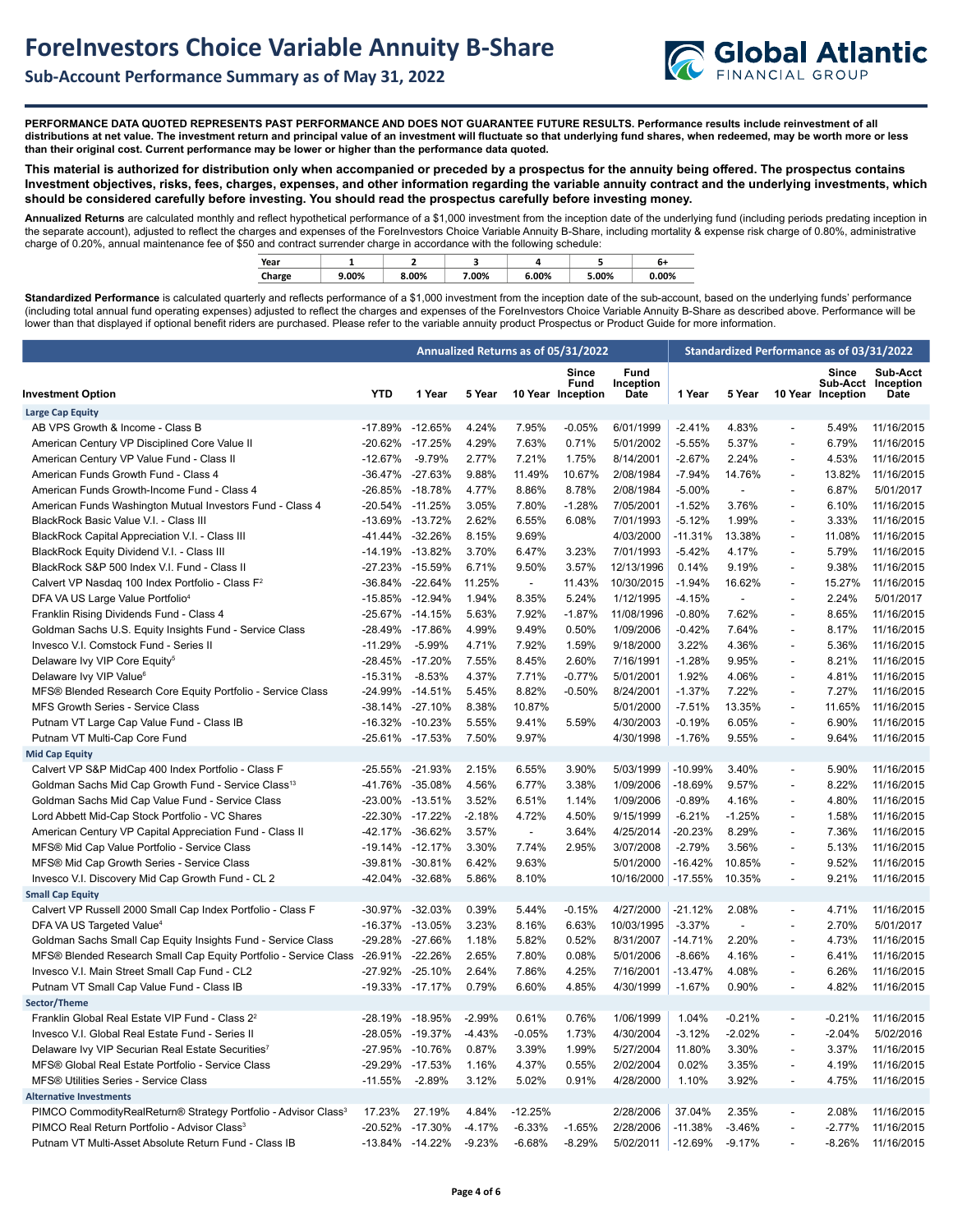## **ForeInvestors Choice Variable Annuity B-Share**

**Sub-Account Performance Summary as of May 31, 2022**



|                                                                                                           | Annualized Returns as of 05/31/2022 |                     |           |                          |                                    |                                                                                                                                                                                                                                                                                                                 | Standardized Performance as of 03/31/2022 |           |                          |                            |                                        |
|-----------------------------------------------------------------------------------------------------------|-------------------------------------|---------------------|-----------|--------------------------|------------------------------------|-----------------------------------------------------------------------------------------------------------------------------------------------------------------------------------------------------------------------------------------------------------------------------------------------------------------|-------------------------------------------|-----------|--------------------------|----------------------------|----------------------------------------|
| <b>Investment Option</b>                                                                                  | <b>YTD</b>                          | 1 Year              | 5 Year    |                          | Since<br>Fund<br>10 Year Inception | Fund<br>Inception<br>Date                                                                                                                                                                                                                                                                                       | 1 Year                                    | 5 Year    |                          | Since<br>10 Year Inception | Sub-Acct<br>Sub-Acct Inception<br>Date |
| <b>International/Global Equity</b>                                                                        |                                     |                     |           |                          |                                    |                                                                                                                                                                                                                                                                                                                 |                                           |           |                          |                            |                                        |
| American Funds International Fund - Class 4                                                               |                                     | -29.10% -34.89%     | $-4.66%$  | 1.11%                    | 3.43%                              | 5/01/1990                                                                                                                                                                                                                                                                                                       | $-24.97%$                                 | $-1.88%$  | $\blacksquare$           | -0.41%                     | 11/16/2015                             |
| American Funds Global Growth - Class 4                                                                    | -36.58%                             | $-31.87%$           | 3.57%     | 7.73%                    | 5.95%                              | 4/30/1997                                                                                                                                                                                                                                                                                                       | -18.05%                                   | 7.66%     | $\overline{\phantom{a}}$ | 6.50%                      | 11/16/2015                             |
| American Funds New World Fund - Class 4                                                                   |                                     | -31.98% -35.03%     | $-0.96%$  | 0.68%                    | 3.05%                              | 6/17/1999                                                                                                                                                                                                                                                                                                       | -21.88%                                   | 1.70%     | $\overline{\phantom{a}}$ | 2.87%                      | 11/16/2015                             |
| Calvert VP EAFE International Index Portfolio - Class F                                                   | -25.76%                             | -25.89%             | $-3.78%$  | 0.99%                    | 0.18%                              | 11/12/2002                                                                                                                                                                                                                                                                                                      | $-15.34%$                                 | $-1.33%$  | ÷,                       | $-0.92%$                   | 11/16/2015                             |
| DFA VA International Value Portfolio <sup>4</sup>                                                         |                                     | -13.22% -14.99%     | $-2.67%$  | 1.46%                    | 0.42%                              | 10/03/1995                                                                                                                                                                                                                                                                                                      | $-7.34%$                                  |           | $\overline{a}$           | $-2.17%$                   | 5/01/2017                              |
| Franklin Mutual Global Discovery VIP Fund - Class 4                                                       |                                     | $-14.41\% -13.09\%$ | $-2.44%$  | 3.21%                    | 2.40%                              | 11/08/1996                                                                                                                                                                                                                                                                                                      | $-8.22%$                                  | $-2.75%$  | $\overline{\phantom{a}}$ | $-0.17%$                   | 11/16/2015                             |
| Templeton Foreign VIP Fund - Class 4                                                                      |                                     | -16.93% -24.75%     | $-8.27%$  | $-1.60%$                 | $-3.99%$                           | 5/01/1992                                                                                                                                                                                                                                                                                                       | -19.93%                                   | $-7.27%$  | $\overline{a}$           | -4.35%                     | 11/16/2015                             |
| Goldman Sachs International Equity Insights Fund - Service Class                                          | -23.72%                             | $-24.14%$           | $-4.76%$  | 0.90%                    | $-9.40%$                           | 1/09/2006                                                                                                                                                                                                                                                                                                       | $-13.26%$                                 | $-1.76%$  | $\overline{\phantom{a}}$ | $-2.00\%$                  | 11/16/2015                             |
| Delaware Ivy VIP International Core Equity <sup>8</sup>                                                   |                                     | -25.05% -26.21%     | $-4.88%$  | 1.89%                    | 3.39%                              | 5/19/1992                                                                                                                                                                                                                                                                                                       | $-15.97%$                                 | $-3.01%$  | $\overline{\phantom{a}}$ | $-1.78%$                   | 11/16/2015                             |
| MFS® Research International Portfolio - Service Class                                                     |                                     | -28.21% -27.21%     | $-1.76%$  | 1.42%                    | $-0.55%$                           | 8/24/2001                                                                                                                                                                                                                                                                                                       | $-16.33%$                                 | 1.27%     | $\overline{a}$           | 0.77%                      | 11/16/2015                             |
| Invesco V.I. Global Fund - CL 2                                                                           | -40.10%                             | $-36.04%$           | 0.91%     | 6.13%                    | $-2.93%$                           | 7/13/2000                                                                                                                                                                                                                                                                                                       | $-19.23%$                                 | 5.19%     | $\overline{\phantom{a}}$ | 4.69%                      | 11/16/2015                             |
| Invesco Oppenheimer V.I. International Growth Fund - CL 2                                                 |                                     | -37.85% -35.54%     | $-4.96%$  | 1.38%                    | $-2.06%$                           | 3/19/2001                                                                                                                                                                                                                                                                                                       | -23.50%                                   | $-1.10%$  | $\overline{\phantom{a}}$ | $-1.07%$                   | 11/16/2015                             |
| Putnam VT International Value Fund - Class IB                                                             |                                     | -19.26% -21.76%     | $-3.41%$  | 1.15%                    |                                    | 4/06/1998                                                                                                                                                                                                                                                                                                       | $-12.43%$                                 | $-1.54%$  | $\overline{a}$           | $-1.05%$                   | 11/16/2015                             |
| <b>Asset Allocation</b>                                                                                   |                                     |                     |           |                          |                                    |                                                                                                                                                                                                                                                                                                                 |                                           |           |                          |                            |                                        |
| American Funds Asset Allocation - Class 4                                                                 |                                     | -24.21% -20.17%     | 0.70%     | 4.59%                    | 4.56%                              | 8/01/1989                                                                                                                                                                                                                                                                                                       | $-10.33%$                                 | 2.24%     | $\overline{\phantom{a}}$ | 3.23%                      | 11/16/2015                             |
| American Funds Capital Income Builder - Class 4                                                           | -18.16%                             | -14.65%             | $-1.94%$  | $\blacksquare$           | $-2.83%$                           | 5/01/2014                                                                                                                                                                                                                                                                                                       | $-7.76%$                                  | $-0.70%$  | $\overline{a}$           | $-0.35%$                   | 11/16/2015                             |
| BlackRock Global Allocation V.I. - Class III                                                              |                                     | -25.43% -26.03%     | $-1.47%$  | 0.64%                    | 1.52%                              | 2/28/1992                                                                                                                                                                                                                                                                                                       | $-17.44%$                                 | 0.12%     | $\overline{\phantom{a}}$ | 0.43%                      | 11/16/2015                             |
| FTVIP Franklin Income Fund - CL 4                                                                         |                                     | -15.86% -11.11%     | $-1.30%$  | 1.26%                    | 3.46%                              | 1/24/1989                                                                                                                                                                                                                                                                                                       | $-4.28%$                                  | -0.43%    | $\overline{\phantom{a}}$ | 1.28%                      | 11/16/2015                             |
| Goldman Sachs Trend Driven Allocation Fund - Service Class <sup>12</sup>                                  |                                     | -25.41% -19.98%     | $-3.09%$  | $-1.37%$                 | $-2.22%$                           | 4/16/2012                                                                                                                                                                                                                                                                                                       | $-10.95%$                                 | $-1.43%$  | $\overline{a}$           | -0.83%                     | 11/16/2015                             |
| Invesco V.I. Balanced Risk Allocation Fund - Series II                                                    |                                     | -19.23% -17.18%     | $-1.99%$  | $-1.24%$                 | 2.49%                              | 1/23/2009                                                                                                                                                                                                                                                                                                       | $-8.59%$                                  | $-1.01%$  | $\overline{\phantom{a}}$ | 0.70%                      | 11/16/2015                             |
| Invesco V.I. Equity and Income Fund - Series II                                                           |                                     | -19.45% -16.45%     | 0.53%     | 4.29%                    | 2.80%                              | 4/30/2003                                                                                                                                                                                                                                                                                                       | $-7.31%$                                  | 1.28%     | $\overline{\phantom{a}}$ | 2.89%                      | 11/16/2015                             |
| Delaware Ivy VIP Asset Strategy <sup>9</sup>                                                              |                                     | -25.72% -22.87%     | 0.34%     | 0.49%                    | 4.51%                              | 5/01/1995                                                                                                                                                                                                                                                                                                       | $-12.17%$                                 | 1.86%     | $\overline{a}$           | 0.29%                      | 11/16/2015                             |
| PIMCO All Asset Portfolio - Advisor Class                                                                 |                                     | -20.24% -17.13%     | $-1.50%$  | $-1.54%$                 | $-0.74%$                           | 4/30/2004                                                                                                                                                                                                                                                                                                       | $-8.11%$                                  | $-0.40%$  | $\overline{\phantom{a}}$ | 1.70%                      | 11/16/2015                             |
| PIMCO Global Managed Asset Allocation Portfolio - Adv Cl                                                  |                                     | -27.39% -22.98%     | $-0.95%$  | $-2.22%$                 | $-0.67%$                           | 4/15/2009                                                                                                                                                                                                                                                                                                       | $-11.97%$                                 | 1.02%     | $\overline{\phantom{a}}$ | 1.07%                      | 11/16/2015                             |
| Putnam VT Global Asset Allocation Fund - Class IB                                                         |                                     | -25.34% -20.73%     | $-0.95%$  | 3.01%                    | -4.99%                             | 4/30/1998                                                                                                                                                                                                                                                                                                       | $-10.61%$                                 | 0.80%     | $\overline{a}$           | 1.37%                      | 11/16/2015                             |
| <b>Managed Risk</b>                                                                                       |                                     |                     |           |                          |                                    |                                                                                                                                                                                                                                                                                                                 |                                           |           |                          |                            |                                        |
| American Funds Managed Risk Asset Allocation Fund - Class P2 <sup>2</sup>                                 |                                     | -24.92% -21.65%     | $-2.15%$  | $\overline{\phantom{a}}$ | 0.30%                              | 9/28/2012                                                                                                                                                                                                                                                                                                       | $-13.32%$                                 | $-0.84%$  | $\overline{\phantom{a}}$ | 1.24%                      | 5/02/2016                              |
| Global Atlantic American Funds Managed Risk Port CI II                                                    |                                     | -25.97% -22.22%     | $-1.82%$  | $\overline{a}$           | $-1.15%$                           | 10/31/2013                                                                                                                                                                                                                                                                                                      | $-13.98%$                                 | $-0.25%$  | $\overline{a}$           | 0.38%                      | 11/16/2015                             |
| Global Atlantic Balanced Managed Risk Port Cl II <sup>10</sup>                                            |                                     | -24.39% -21.23%     | $-3.26%$  | $\overline{\phantom{a}}$ | $-2.42%$                           | 10/31/2013                                                                                                                                                                                                                                                                                                      | $-14.31%$                                 | $-1.91%$  | $\overline{\phantom{a}}$ | $-1.51%$                   | 11/16/2015                             |
| Global Atlantic BlackRock Selects Managed Risk Portfolio Class II                                         |                                     | -24.80% -21.52%     | $-3.22%$  | $\blacksquare$           | $-4.15%$                           | 10/31/2013                                                                                                                                                                                                                                                                                                      | $-13.55%$                                 | $-1.73%$  | $\overline{\phantom{a}}$ | $-2.04%$                   | 11/16/2015                             |
| Global Atlantic Franklin Dividend & Income Managed Risk Port CI II <sup>1</sup>                           | -25.52%                             | -17.48%             | $-0.62%$  | $\overline{a}$           | $-1.22%$                           | 4/30/2014                                                                                                                                                                                                                                                                                                       | $-8.29%$                                  | 0.82%     | $\overline{a}$           | 1.74%                      | 11/16/2015                             |
| Global Atlantic Growth Managed Risk Port Cl II <sup>1</sup>                                               |                                     | -24.28% -19.12%     | $-1.65%$  | $\overline{\phantom{a}}$ | $-2.69%$                           | 4/30/2014                                                                                                                                                                                                                                                                                                       | $-10.47%$                                 | $-0.05%$  | $\overline{\phantom{a}}$ | $-0.18%$                   | 11/16/2015                             |
| Global Atlantic Moderate Growth Managed Risk Port CI II                                                   |                                     | -24.78% -20.62%     | $-2.44%$  | $\overline{\phantom{a}}$ | $-2.49%$                           | 4/30/2014                                                                                                                                                                                                                                                                                                       | $-12.76%$                                 | $-0.94%$  | $\overline{\phantom{a}}$ | $-0.60%$                   | 11/16/2015                             |
| Global Atlantic Select Advisor Managed Risk Port CI II <sup>1</sup>                                       | -25.78%                             | $-21.51%$           | $-1.83%$  | $\overline{a}$           | $-1.22%$                           | 10/31/2013                                                                                                                                                                                                                                                                                                      | $-12.58%$                                 | $-0.16%$  | $\overline{a}$           | 0.26%                      | 11/16/2015                             |
| Global Atlantic Wellington Research Managed Risk Port Cl II <sup>11</sup>                                 |                                     | -26.52% -20.80%     | $-1.39%$  | $\overline{\phantom{a}}$ | 0.16%                              | 10/31/2013 -11.39%                                                                                                                                                                                                                                                                                              |                                           | 0.40%     | $\overline{\phantom{a}}$ | 0.83%                      | 11/16/2015                             |
| <b>Fixed Income</b>                                                                                       |                                     |                     |           |                          |                                    |                                                                                                                                                                                                                                                                                                                 |                                           |           |                          |                            |                                        |
| American Funds The Bond Fund of America - Class 4                                                         | -22.73%                             | $-22.40%$           | -5.86%    | $-5.29%$                 | $-2.98%$                           | 1/02/1996                                                                                                                                                                                                                                                                                                       | $-18.39%$                                 | $-4.83%$  | $\overline{\phantom{a}}$ | -4.42%                     | 11/16/2015                             |
| BlackRock High Yield V.I. Fund - Class III <sup>2</sup>                                                   | -22.21%                             | $-20.27%$           | $-4.00%$  | $-0.85%$                 | 4.49%                              | 4/20/1982                                                                                                                                                                                                                                                                                                       | $-15.31%$                                 | $-2.83%$  | $\overline{a}$           | $-0.99%$                   | 11/16/2015                             |
| BlackRock Total Return V.I. Fund - Class III                                                              |                                     | -24.08% -24.01%     | $-6.59%$  | $-5.66%$                 |                                    | 4/20/1982                                                                                                                                                                                                                                                                                                       | -19.84%                                   | $-5.50%$  | $\overline{\phantom{a}}$ | -4.97%                     | 11/16/2015                             |
| Calvert VP Investment Grade Bond Index Portfolio - Class F <sup>2</sup>                                   | -23.15%                             | $-23.35%$           | $-7.00%$  |                          | -5.94%                             | 10/30/2015 -19.40%                                                                                                                                                                                                                                                                                              |                                           | $-5.98%$  |                          | $-5.46%$                   | 11/16/2015                             |
| DFA VA Global Bond <sup>4</sup>                                                                           |                                     | -19.51% -21.50%     | -7.96%    | $-6.69%$                 | $-2.93%$                           | 1/12/1995                                                                                                                                                                                                                                                                                                       | -20.68%                                   |           |                          | -7.85%                     | 5/01/2017                              |
| Franklin Strategic Income Fund - Class 4                                                                  |                                     | -22.63% -22.08%     | $-7.14%$  | $-4.28%$                 | $-0.96%$                           | 6/30/1999                                                                                                                                                                                                                                                                                                       | $-17.41%$                                 | -6.19%    | $\overline{a}$           | -4.46%                     | 11/16/2015                             |
| Templeton Global Bond VIP Fund - Class 4                                                                  |                                     | -16.11% -19.71%     | $-10.07%$ | $-6.16%$                 | 0.98%                              | 1/24/1989                                                                                                                                                                                                                                                                                                       | -16.36%                                   | $-10.05%$ | ÷,                       | -8.16%                     | 11/16/2015                             |
| Goldman Sachs Core Fixed Income Fund - Service Class <sup>3</sup>                                         |                                     | -23.98% -24.06%     | $-6.70%$  | $-5.38%$                 | $-4.75%$                           | 1/09/2006                                                                                                                                                                                                                                                                                                       | -19.72%                                   | $-5.64%$  | $\overline{a}$           | -5.11%                     | 11/16/2015                             |
| Lord Abbett Bond-Debenture Portfolio - VC Shares                                                          |                                     | -23.32% -22.87%     | -4.63%    | $-0.94%$                 | 1.06%                              | 12/03/2001                                                                                                                                                                                                                                                                                                      | -18.58%                                   | $-3.62%$  | $\overline{a}$           | $-1.40%$                   | 11/16/2015                             |
| Lord Abbett Short Duration Income Portfolio - VC Shares                                                   |                                     | -17.81% -18.58%     | $-6.28%$  | $\overline{\phantom{a}}$ | $-7.13%$                           | 4/14/2014                                                                                                                                                                                                                                                                                                       | $-17.47%$                                 | $-6.07%$  | $\overline{a}$           | -5.29%                     | 11/16/2015                             |
| MFS® Total Return Bond Series - Service Class <sup>1</sup>                                                |                                     | -23.97% -23.72%     | $-6.40%$  | $-4.97%$                 | $-1.96%$                           | 4/28/2000                                                                                                                                                                                                                                                                                                       | -18.94%                                   | $-5.20%$  | $\overline{a}$           | -4.43%                     | 11/16/2015                             |
| PIMCO Emerging Markets Bond Portfolio - Advisor Class                                                     |                                     | -27.30% -28.82%     | $-7.40%$  | $-4.19%$                 | $-0.64%$                           | 3/31/2006                                                                                                                                                                                                                                                                                                       | -20.48%                                   | -5.69%    | $\overline{a}$           | -2.67%                     | 11/16/2015                             |
| PIMCO International Bond Portfolio (U.S. Dollar-Hedged) - Advisor<br>Class                                |                                     | -21.14% -22.34%     | $-6.26%$  | $\overline{\phantom{a}}$ | $-4.48%$                           | 4/30/2014                                                                                                                                                                                                                                                                                                       | -19.54%                                   | $-5.49%$  | ÷,                       | -4.24%                     | 11/16/2015                             |
| PIMCO VIT High Yield - Advisor                                                                            |                                     | -21.74% -19.99%     | $-4.57%$  | $-1.26%$                 | 0.90%                              | 3/31/2006                                                                                                                                                                                                                                                                                                       | -16.29%                                   |           | ÷,                       | $-3.82%$                   | 5/01/2017                              |
| PIMCO Total Return Portfolio - Advisor Class <sup>3</sup>                                                 |                                     | -23.97% -23.99%     | $-6.62%$  | $-5.36%$                 | $-2.81%$                           | 2/28/2006                                                                                                                                                                                                                                                                                                       | -19.52%                                   | -5.47%    | $\overline{a}$           | -4.82%                     | 11/16/2015                             |
| PIMCO Dynamic Bond Portfolio - Advisor Class                                                              |                                     | -18.31% -19.14%     | $-5.72%$  | $\overline{\phantom{a}}$ | $-6.52%$                           | 4/30/2013                                                                                                                                                                                                                                                                                                       | $-17.50%$                                 | $-5.30%$  |                          | -4.16%                     | 11/16/2015                             |
| Putnam VT Mortgage Securities Fund - Class IB                                                             |                                     | -19.05% -23.37%     | -7.47%    | $-6.98%$                 | $-2.96%$                           | 2/01/2000                                                                                                                                                                                                                                                                                                       | -22.78%                                   | -6.68%    | $\overline{a}$           | -6.39%                     | 11/16/2015                             |
| Putnam VT Income Fund - Class IB                                                                          |                                     | -22.95% -25.13%     | $-6.48%$  | $-4.30%$                 | $-3.37%$                           | 4/30/1998                                                                                                                                                                                                                                                                                                       | -21.44%                                   | -5.26%    | $\overline{a}$           | -4.71%                     | 11/16/2015                             |
| <b>Money Market</b>                                                                                       |                                     |                     |           |                          |                                    |                                                                                                                                                                                                                                                                                                                 |                                           |           |                          |                            |                                        |
| Invesco V.I. Government Money Market Fund <sup>2</sup>                                                    |                                     | -14.39% -15.03%     | -7.15%    | $-7.71%$                 |                                    | 5/05/1993                                                                                                                                                                                                                                                                                                       | -15.08%                                   | -7.15%    |                          |                            | -7.04% 11/16/2015                      |
| 7-Day Current Yield (as of 05/31/22)† = -0.63%<br>7-Day SEC Effective Yield as of $(05/31/22)$ † = -0.63% |                                     |                     |           |                          |                                    | An investment in a Money Market Fund is not insured or guaranteed by the Federal Deposit Insurance Corpora-<br>tion or any other government agency. Although the portfolio seeks to preserve the value of your investment at<br>\$1.00 per share (unit), it is possible to lose money by investing in the fund. |                                           |           |                          |                            |                                        |

*The ForeInvestors Choice Variable Annuity is available in multiple share classes, which each have different fees and charges as described in the prospectus. Your financial professional's commission may also differ depending upon the share class selected. You should discuss which share class is right for you with your financial professional based on the available options. Important share class considerations include, but are not limited to, your investment holding period and investment flexibility.*